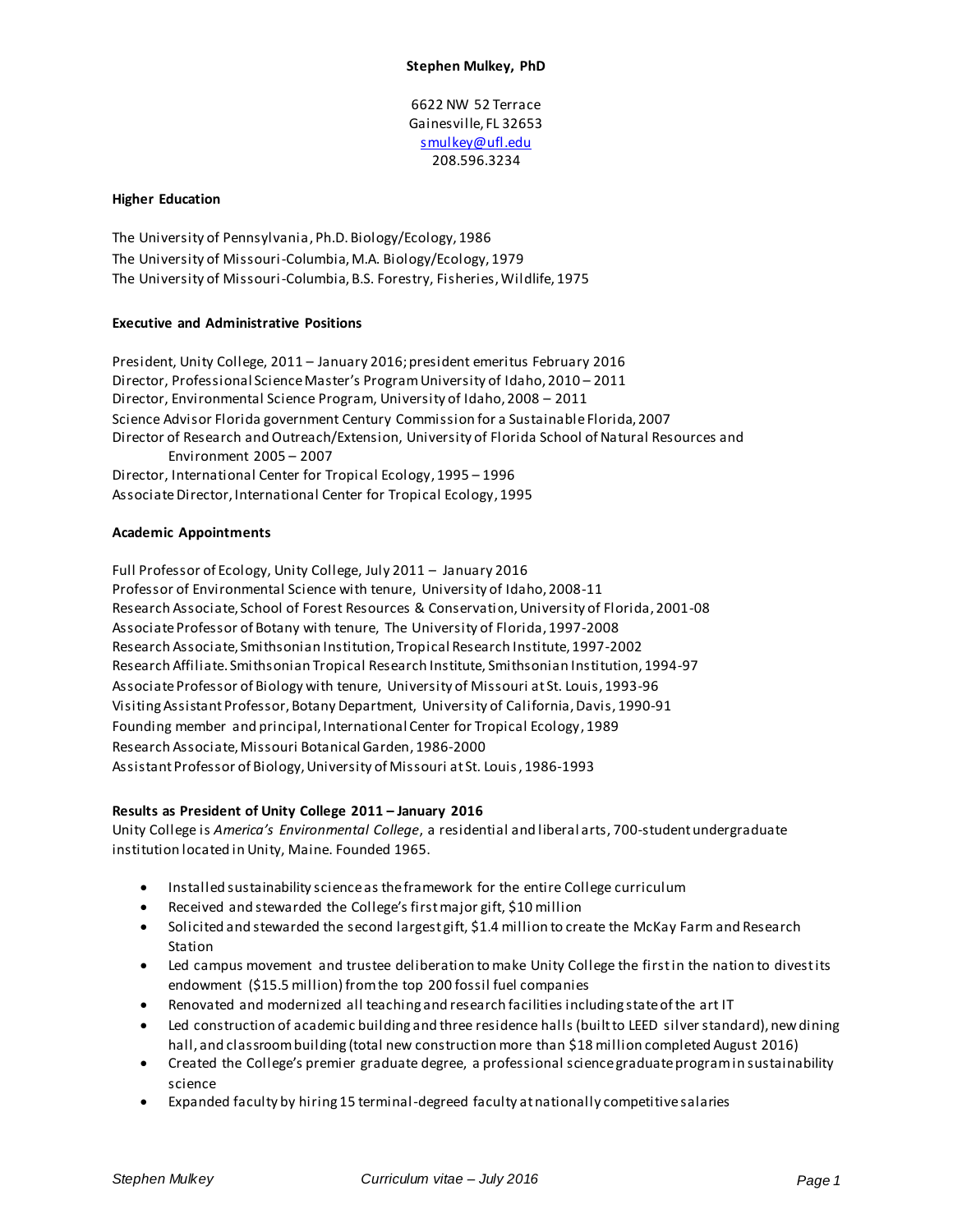- Led the hiring and professionalization of 16 new mid-level administrators in Enrollment, Development, Marketing, Sustainability, and Student Support
- Transformed three-year decline to achieve maximum enrollment while significantly increasing net revenue per student and maintaining selective admissions and a discount rate below 40%
- Increased annual net revenue by more than 31% relative to 2011
- Increased average annual fund raising by a factor of three
- Increased operating budget from \$12M FY12 to \$18M projected FY16

## **Administrative and Leadership Experience**

- *University of Idaho, Director, Environmental Science Program.* I assumed the leadership of this interdisciplinary unitin August 2008. Environmental Science consisted of over 100 affiliate faculty and administers a campus-wide undergraduate curriculum with academic tracks in social, natural, and physical sciences. Ninety-six graduate students were affiliated with faculty in 9 colleges. Research and outreach capacity were enhanced through administration of two intramural grant funds and close collaboration with the University of Idaho sustainability program. Academic programs were redesigned to incorporate core environmental interdisciplinary courses. I led the effort to produce the NSF funded Professional Science Master's degree program, which received approval from the state board of education in June 2010. Through June 2011, I was PI and directed a NASA funded program to deploy climate change curriculum to Idaho educators.
- *University of Florida School of Natural Resources and Environment.* From January 2005 through June 2007, I was Director of Research and Outreach/Extension for the School of Natural Resources and Environment at UF. I developed new interdisciplinary faculty engagement in land use and climate change, and led an effort to establish a land use institute for the state of Florida housed within SNRE at UF. These efforts resulted in new programs for faculty, graduate students and undergraduates with research interests in sustainability science. I worked closely with the Academic Director to develop the SNRE Action Plan, which included creation of curricula for graduate students and undergradua tes. With UF Extension I created the Sustainability Working Group, focused on energy, greenhouse gas emissions, land use, and sustainability. Because of my statewide activities, I was appointed as Science Advisor the Century Commission for a Sustainable Florida, a legislatively-created state commission in Tallahassee.
- *University of Missouri - St. Louis.* The centerpiece of my international program development experience has been the nationally ranked training and conservation program that I co-founded at the University of Missouri - St. Louis. This effort included my ongoing efforts in curriculum development and training students from Latin America. This program was created in conjunction with the Missouri Botanical Garden. In 1992 we established the International Center for Tropical Ecology, which I directed during my final two years at UM-St. Louis. My efforts during the development phase of this program included curriculum development, fund raising for student fellowshi ps, and design of a \$1.5M state-of-the-art tropical greenhouse. The program has attracted dozens of students from Latin America using funds generated from the World Ecology Medal (recipients include Jane Goodall, Richard Leaky, and Jacques Cousteau).

## **Program Development spring 2005 – present**

- Professional Science Master's degree in Sustainability Science. Unity College. August 2012- 2015
- Development of sustainability science as the framework for liberal arts education. January 2012 -present. Leadership in curricular and pedagogical development of sustainability science as the framework for all degree programs at Unity College.
- Indigenous center for STEM research and graduate education August 2009 December 2010. Co-PI in program development with Marcos Galindo.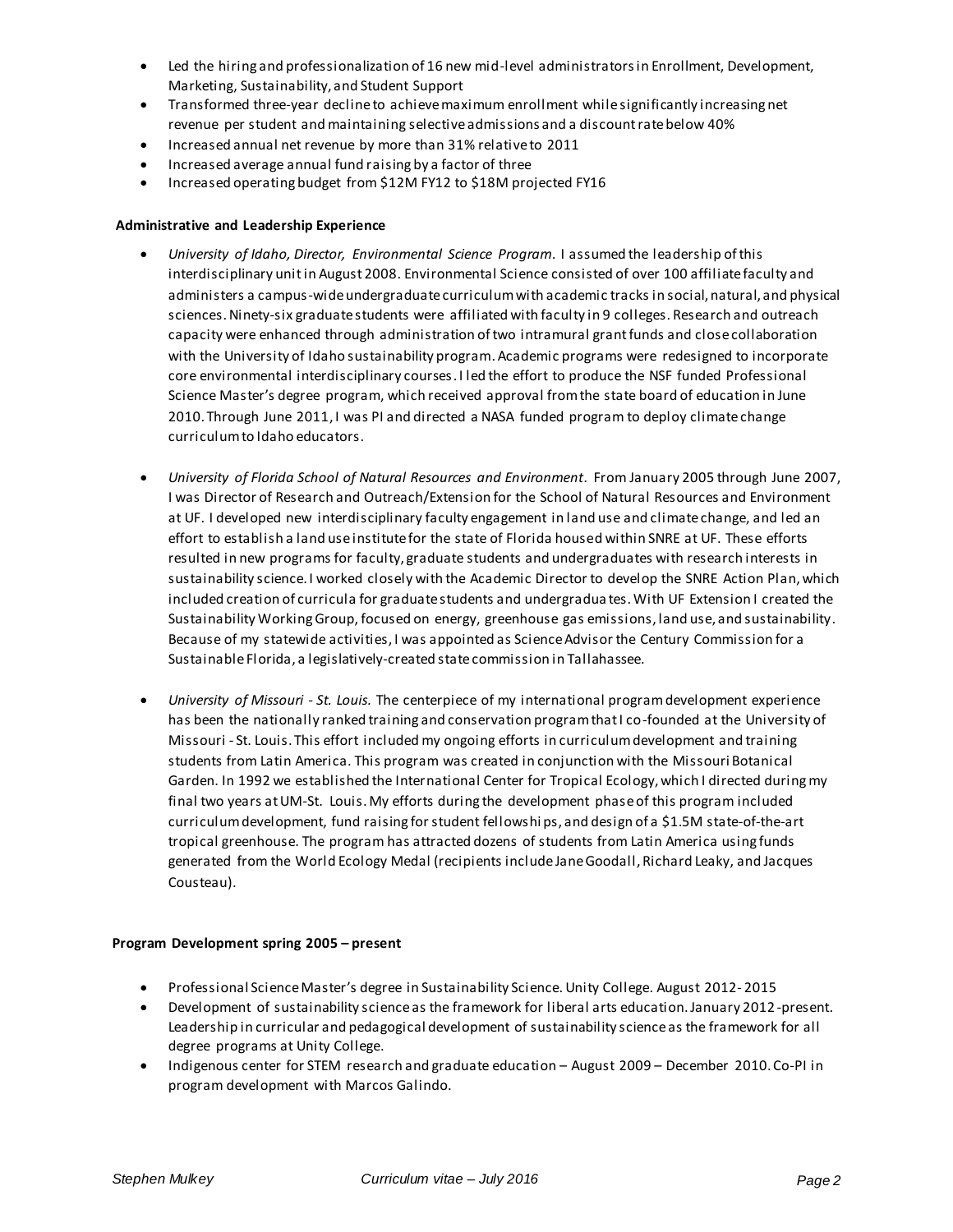- Collaborative development of a climate change curriculum for classrooms in the Intermountain West. August 2009 – present. Funded by NASA beginning January 2011.
- Professional Science Master's program in Environmental Science for the University of Idaho September –November 2009. Program development leader; principal author of successful NSF proposal and application to Idaho State Board of Education.
- Environmental Science Program Graduate Interdisciplinary Enhancement Fund (GIEF) January 2009 to present. Competitively available intramural funds to increase the interdisciplinary component of the Environmental Science graduate research.
- Request for Innovations (RFI) Review Committee spring 2009. Served as a member of the Provosts review board for the RFI evaluation committee; led group in development and redevelopment of submissions; author of top ranked proposal to create an Academy of the Environment.
- Environmental Science Program Funds for Interdisciplinary Teams (FIT) Intramural Grants Competition March 2009. Partners include Waters of the West, Building Sustainable Communities Initiative, Sustainable Idaho, College of Graduate Studies, College of Natural Resources, College of Agriculture and Life Sciences, and the Research Office. \$70,000 distributed to each of 5 projects. By fall 2010 this seed fund had generated \$2.5M in extramural funding.
- Environmental Science Program (Director), University of Idaho, August December 2008. Initial program review completed, resulting in development of new strategic plan for development of integrative, interdisciplinary curricula, support of faculty and graduate student research, and deployment of outreach capacity.
- People and Land Use Strategies PLUS Faculty Work Group (founder and chair, 2006). Hosted by the School of Natural Resources and Environment, PLUS was an interdisciplinary program for research, outreach and faculty development in land use. This group created a major report for the state commission on sustainability entitled *Towards a Sustainable Florida - A Review of Environmental, Social and Economic Concepts for Sustainable Development in Florida* (S. Mulkey editor and lead author).
- Climate Change Faculty Work Group (founder and chair, 2006). Hosted by the School of Natural Resources and Environment, the Climate Change Faculty Work Group was an interdisciplinary program for research, outreach and faculty development in climate change with focus on mitigation and adaptation. This group has produced a technical white paper funded by Environmental Defense entitled *Greenhouse Gas Mitigation through Forestry and Agriculture in Florida* (S. Mulkey, editor and lead author). Report released in April 2008.
- Program to create a land use institute for Florida (lead administrator, 2005-2007). Starting in spring 2006, the School of Natural Resources and Environment began outreach and fund-seeking activities to create a land use institute for Florida.
- National Ecological Observatory Network -NEON (co-organizer, 2007). This effort led to a multiinstitutional meeting in fall 2006, resulting in successful submission to NEON Inc. of a preliminary research proposal for the Southeast.
- SNRE Grants Competition (2005-2007). Revision and administration of the University of Florida SNRE intramural grants competition for new faculty and seed funding of interdisciplinary research with emphasis on sustainability and land use. Funding exceeded \$150,000 annually.

# **Outreach and Engagement**

- November 2015. Lead reviewer for ten-year accreditation assessment Conway School of Landscape Ecology, Conway, MA.
- October 2015[. Opening keynote address](https://www.youtube.com/watch?v=1VHHRrR4wWo&list=PLkWouUMH8JRH1QgAuUsk3UjKVJIkg6LkS&index=4) for national convention of the Association for the Advancement of Sustainability in Higher Education (AASHE), Sustainability Education in the Environmental Century
- January 2014-present. Board of Directors of AASHE.
- January 2013-present. Board of Directors of Natural Resource Council of Maine (NRCM).
- February 2013. At invitation of IPCC Executive R. K. Pachauri served a[s plenary panelist](https://www.youtube.com/watch?v=Bhu_DFfEbF0&list=PLxfb2G0oykVGY3eqXFlQSmBhNnpAf9k9K&index=5) at the Delhi Sustainable Development Summit, Delhi, India.
- October 2013-2015. Board of Directors of Maine Campus Compact.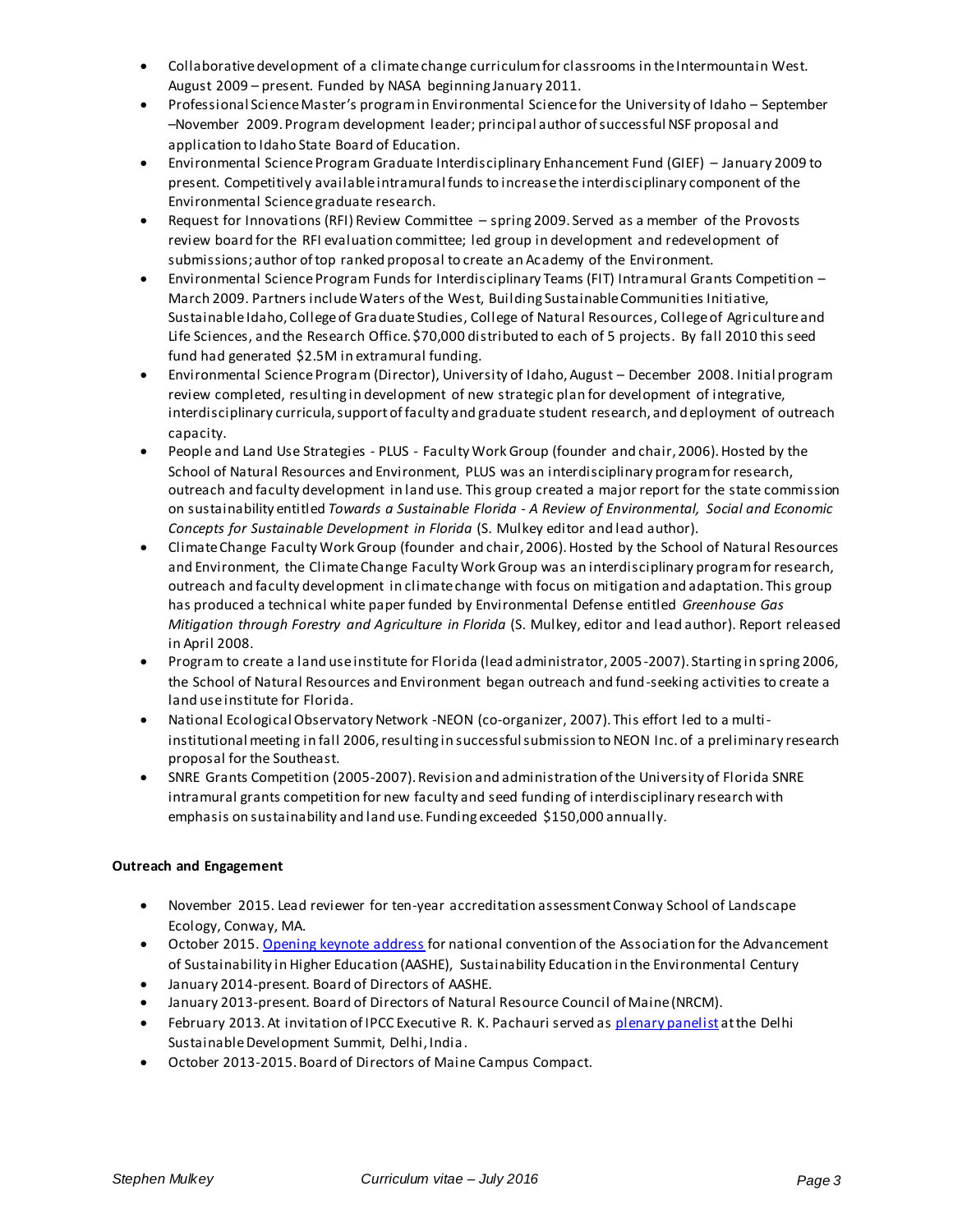- July 2011-2015. Various public talks on climate change and the environmental imperative for higher education. Venues include but not limited to Northern Alabama University, Colorado Mountain College, Maine Climate Solutions in Augusta, St. Joseph's College, Mount Allison University (Canada) National Council for Science and Environment, Association for the Advancement of Sustainability in Higher Education.
- November 2012. Initiated and led the creation of policy to divest the Unity College endowment fund from holdings in the 200 largest fossil fuel companies.
- September 2010. Panelist and plenary speaker for conference, Understanding the Science and Politics of Climate Change, sponsored by Monsanto and the Council on Industry and the Environment, Boise, ID.
- March-June 2010. Project leader for three state effort to develop climate change education proposal for NSF Climate Change Education Program, Phase I.
- March-June 2010. Project leader in development of NASA Global Climate Change Education proposal involving stakeholders throughout the Intermountain West.
- March-July 2009. Principal in interaction with stakeholders in the Spokane Coeur d'Alene population corridor in the development of the Urban Long Term Research Activity NSF exploratory proposal (ULTRA-Ex).
- February 2009. Organizer, moderator, and speaker for University of Idaho participation in the National Teach-In on Global Warming.
- November 2008. Invited speaker on climate change and higher education, University of Idaho College of Law.
- October 2008. Speaker and panelist at the University of Idaho President's Sustainability Symposium, Boise.

March 2008. Plenary speaker and panelist at the 2008 Public Interest and Environment Conference, College of Law, University of Florida.

- February 2008. Speaker Climate change and land use. North Florida Sierra Club.
- February 2008. Featured in two articles in Bay Soundings, regional publication for Tampa.
- March 2008. Café Scientific, Gainesville. Science and politics of climate change.
- January 2008. Featured speaker on climate change science, Focus the Nation UF.
- November 2007. Speaker and panelist at forest fragmentation conference sponsored by the Florida Forestry Association. Carbon Mitigation Options in Forestry.
- November 2007. Keynote speaker on symposium on adaptation to climate change. The Ethics Center, University of North Florida, Jacksonville.
- September 2007. Speaker and panelist at Florida State NAACP Conference. Environmental Justice and Climate Change.
- July 2007. Organizer and moderator for workshop on Greenhouse Gas Mitigation through Florida Forestry and Agriculture. Sponsored by Environmental Defense at the University of Florida.
- May 2007. Presenter and panelist at conference on journalism and the environment at Scripps Howard Institute on the Environment at Florida Atlantic University. Climate Change Impacts and Adaptation.
- May 2007. Presenter and panelist at Florida state conference on climate change, Tampa.
- May 2007. Presentation to Century Commission for a Sustainable Florida. Energy Wedges for Florida. Spring 2007 - spring 2008. Member Alachua County Energy Conservation and Strategies Commission.
- April 2007. Presentation to Florida Governor and Cabinet. Conversations on Climate Change.
- March 2007. Moderator of Century Commission panel during annual Public Interest and Environment Conference, College of Law, University of Florida.
- March 2007. Presentation to select committee of the Florida House and Senate. Climate and Energy in Florida.
- March 2007. Presentation to Florida Energy Commission on climate and energy alternatives.
- February 2007. Presentation to Century Commission for a Sustainable Florida. Realities and Opportunities of Climate Change in Florida.
- January 2007. Presentation at state conference on Facets of Sustainability. Climate Change and Land Use in Florida.
- September 2006. Presentation to Century Commission for a Sustainable Florida. Applied Sustainability. September 2006. Presentation to Sarasota Board of County Commissioners on creation of a land institute for Florida resulting in an earmark of \$2 million.
- Fall 2006 -spring 2007. Member and principal of UF Sustainability Working Group.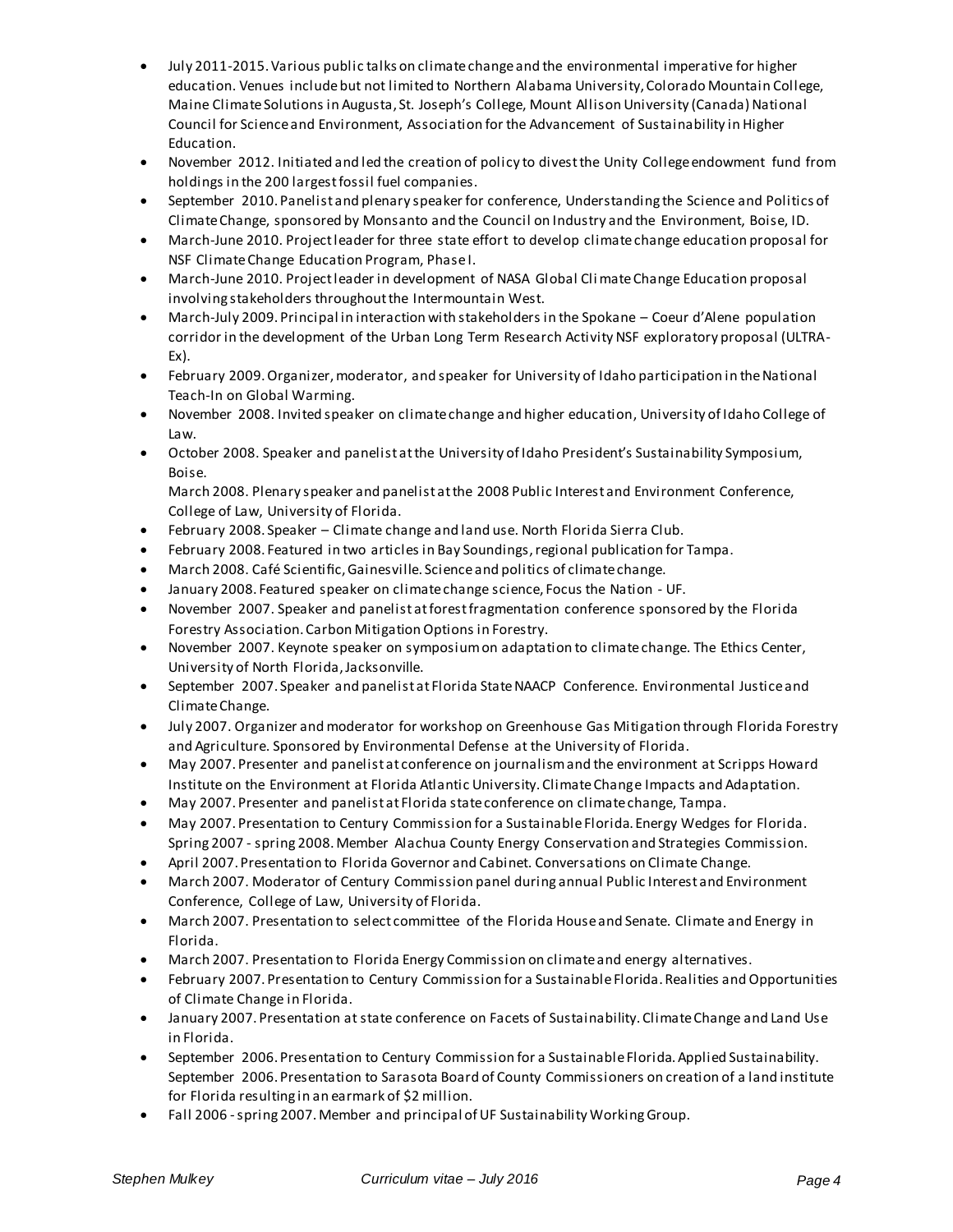Summer 2006. Lead author and organizer of proposal to create a state center of excellence for land use, The Center for Progressive Land Use.

## **Presentations and Blogs**

- The Environmental Century (2011-present[\) http://www.environmentalcentury.net](http://www.environmentalcentury.net/)
- **•** Presidents Page at Unity College (2011-January 2016) <http://president.unity.edu/about-the-president/dr-stephen-mulkey/>
- Stephen Mulkey on YouTube [https://www.youtube.com/channel/UCt2ACeyz7bLZELq\\_2g86vig](https://www.youtube.com/channel/UCt2ACeyz7bLZELq_2g86vig)
- Stephen Mulkey on Vimeo<https://vimeo.com/channels/1071660>
- Intermountain Climate (2010-2011[\) https://intermountainclimate.wordpress.com](https://intermountainclimate.wordpress.com/)

## **Examples of Reports for Policy Makers**

- Mulkey, S. 2015[. A positive vision for Maine: A knowledge-based adaptation economy.](http://environmentalcentury.net/2015/03/02/a-positive-vision-for-maine-a-knowledge-based-adaptation-economy/) *Bangor Daily News.*
- Mulkey, S. 2014. So now what? An open letter to the environmental community after the midterm elections. *Kennebec Valley Journal.*
- Mulkey, S. 2014. Profile i[n Yale Environment 360](http://e360.yale.edu/feature/interview_stephen_mulkey_how_a_small_college_launched_divestment_from_fossil_fuels/2773/) online.
- Mulkey, S. 2012. The sustainability professional. *Sustainability 5:366-370.*
- Mulkey, S. S. (editor and author) 2008. Opportunities for greenhouse gas reduction through forestry and [agriculture in Florida](http://snre.ufl.edu/research/greenhouse.htm). Environmental Defense Fund.
- Mulkey, S. S. 2007[. Climate change and land](http://www.snre.ufl.edu/home/files/Climate%20change%20and%20land%20use%20in%20Florida%20V8-1s.pdf) use in Florida: Interdependencies and opportunities. Century Commission for a Sustainable Florida.
- Mulkey, S. S. and M. van Soestenbergen. 2007. Florida dependence on petroleum. Century Commission for a Sustainable Florida.
- Mulkey, S. S. 2007. Energy wedges for Florida. Century Commission for a Sustainable Florida.
- Mulkey, S. S. (editor and lead author) 2006[. Towards a sustainable Florida](http://snre.ufl.edu/pubsevents/files/Applied%20Sustainability.pdf): A review of environmental, social, and economic concepts for sustainable development in Florida. Century Commission.

## **Awards and Grants**

My research has been supported by competitive grants from NSF, NASA, and three academic institutions -UMSL, UF, and U of Idaho. Additional major support has been provided by Environmental Defense Fund, the Andrew Mellon Foundation, and several grants from the Smithsonian and Smithsonian Tropical Research Institute (not all listed below). After December 2004, my work turned to program development and administration as Director of Research and Outreach/Extension in the School of Natural Resources and Environment at the University of Florida. During spring 2007 I also worked under contract for the Florida state commission on sustainability.

## *NSF, 2010-2013*

\$691,716. Science Master's Program in Environmental and Natural Resource Sciences for the University of Idaho. S. Mulkey PI.

## *NASA, 2011-2014*

\$547,727. Collaborative development of a climate change curriculum for classrooms in the Intermountain West. Global Climate Change Education Program. S. Mulkey PI.

## *NSF, 2009-2012*

\$144,883. An Interdisciplinary Team-Based International Research Experience in Biodiversity Conservation and Sustainable Community Development. S. Mulkey Co-PI.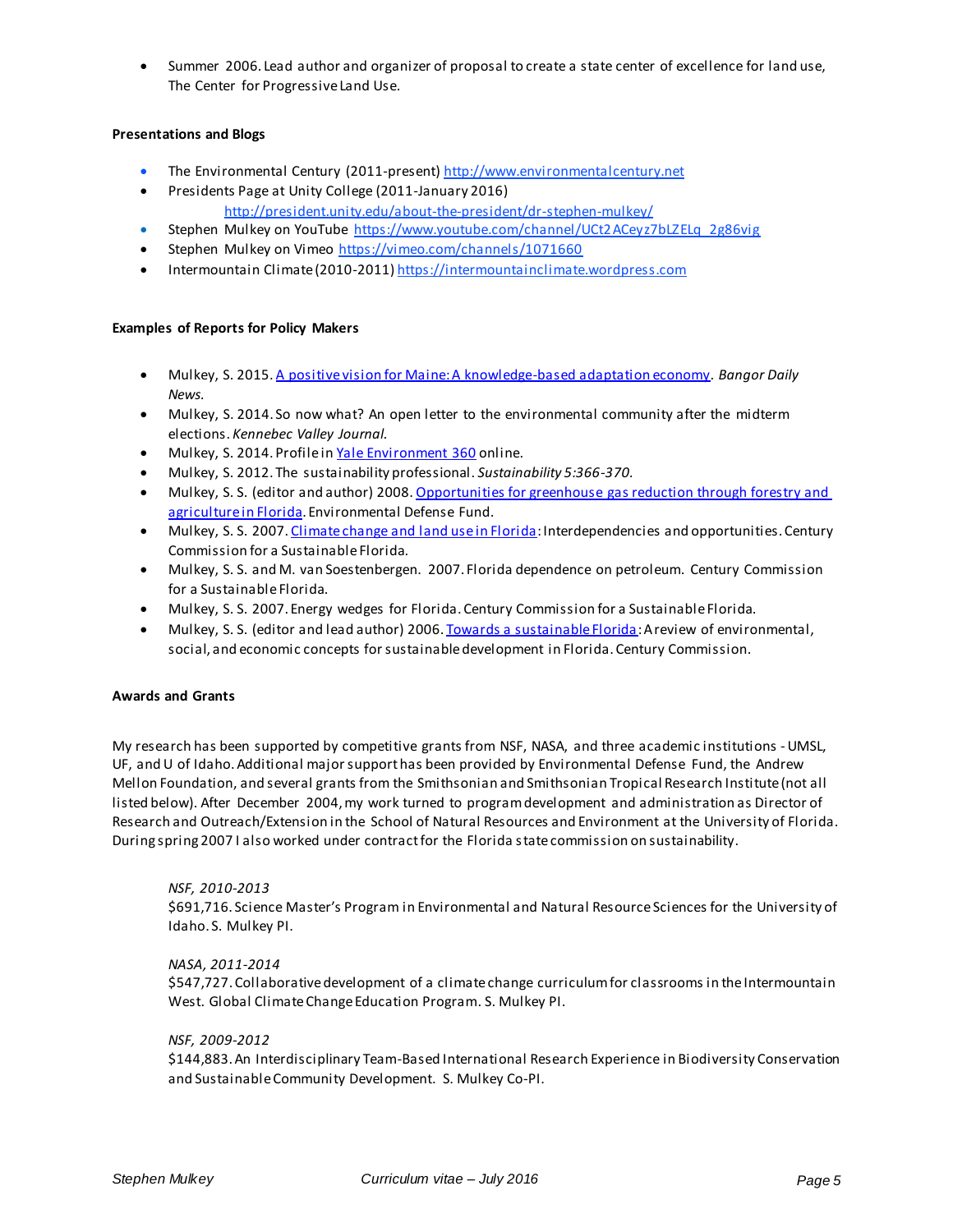#### *Environmental Defense, 2006-2007*

\$75,000 for development of a white paper on climate mitigation through Florida forestry and agriculture; S. Mulkey PI with J. Alavalapati, A. Hodges, A. Wilkie, S. Grunwald.

*The Andrew Mellon Foundation, 2000-2004* \$480,000. Characteristics of regrowth forest in Eastern Amazonia; with Daniel Zarin, co-PI.

#### *NSF, 1998-1999*

Functional and Integrative Biology (SGER-9805908) \$50,000. Branch carbon balance and allocation during an extreme El Niño and La Niña in a wet Neotropical forest. S. Mulkey PI.

#### *University of Florida Research Board, 1998-1999*

\$28,000. Branch carbon balance and allocation during an extreme El Niño and La Niña in a wet Neotropical forest. S. Mulkey PI.

*Andrew Mellon Foundation, 1998-1999* \$140,000. Carbon balance in the canopies of two neotropical forests with contrasting seasonality S. Mulkey PI.

*Loundsberry Foundation, 1998* \$160,000. The carbon balance of tropical forest canopies S. Mulkey PI with S. J. Wright and K. Winter.

*UM Research Board, 1997* \$28,000. Functional convergence in two neotropical forests. S. Mulkey PI.

*NSF, 1995-1997* Bioinstrumentation (BIR 9419994) \$206,500. Plant physiology and plant ecology S. Mulkey PI.

*UM Research Board, 1995-1997* \$9,800. Regional carbon flux in two Neotropical forests. S. Mulkey PI.

## *NSF, 1994*

Functional and Integrative Biology (IBN-9220759) \$11,000. Research Opportunity Award, Elizabeth Newell Co-PI. Phenology of nonstructural carbohydrate flux in a tropical canopy.

*NSF, 1993-1997* Functional and Integrative Biology (IBN-9220759) \$188,866. Variation in resource availability and consequences for interdependent physiological and morphological leaf traits in two Neotropical canopy tree species. S. Mulkey PI.

*Scholarly Studies Program of the Smithsonian Institution, 1992*  \$52,000. The phenology and ecophysiology of tropical forest trees. S. Mulkey PI.

*NSF, 1993.*  Ecology (DEB-9311079) \$7,000. Nutrient translocation through VA mycorrhizal and the effects on plant performance and early succession under differential light in lowland tropical moist forest, S. Mulkey PI with Damond Kyllo.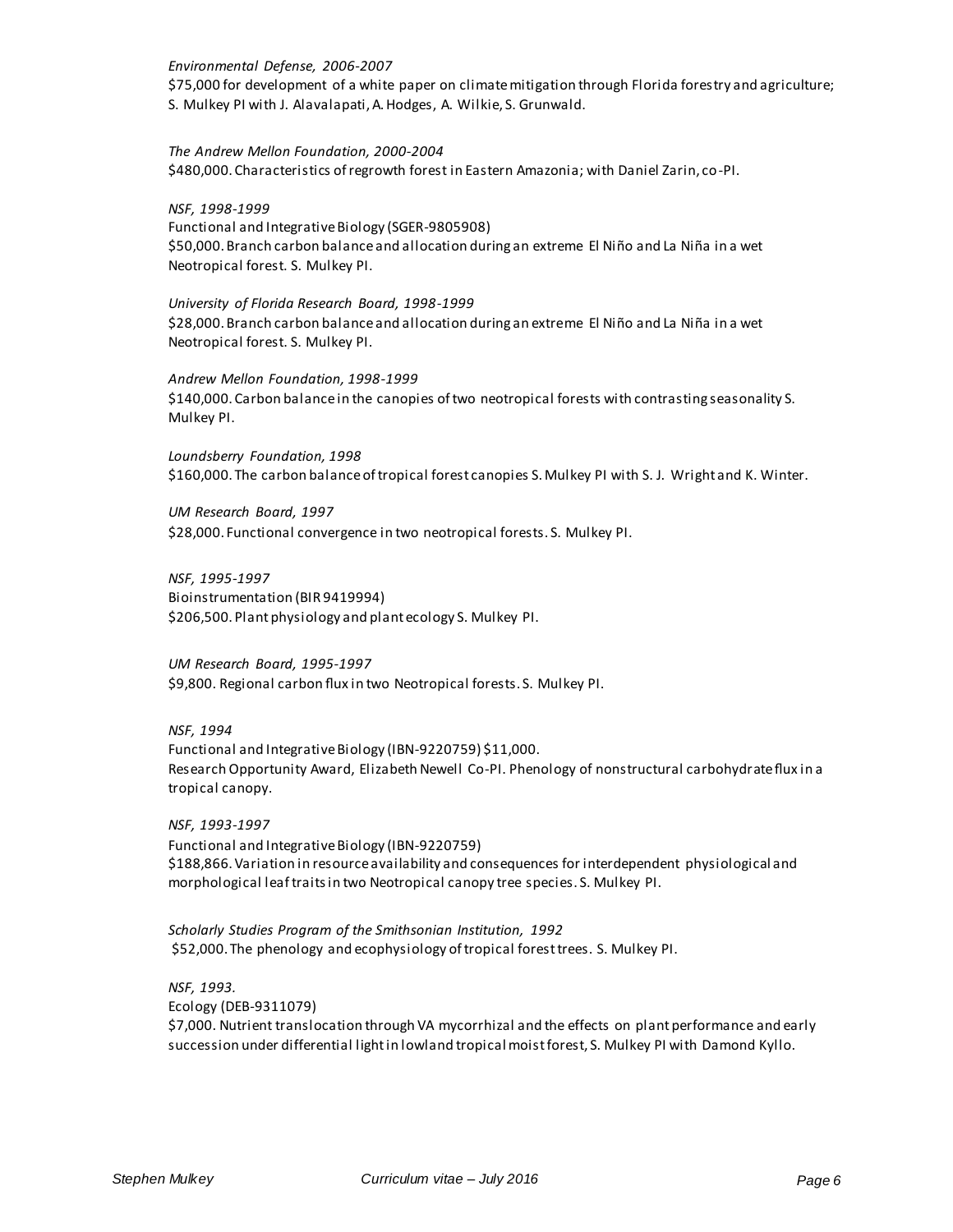2010-present. Sustainability scienceand environmental science programming in higher education.

2001-present. Continuation of functional ecology of forest canopies and ecophysiology of understory plant species in Central Panama.

2001-2005. Functional ecology of understory plant species in regrowth forests of Eastern Amazonia.

1992-2000. Functional ecology of tropical forest canopies in wet and dry forests of Central Panama.

1986-1991. Water relations and gas exchange of understory plant species in contrasting water availability in tropical forest of Central Panama.

1981-1985. Ecophysiology of shade tolerance of understory plant species in tropical wet forest. Dissertation.

1980-81. Ecophysiology of tropical alpine rosette species in East Africa; Elephant use of *Dendrosenecio keniodendron* on Mt. Kenya.

1976-78. Bird community dynamics of central Manitoba and Saskatchewan habitat islands. MA thesis.

#### **Publications**

#### **Book**

Mulkey, S. S., R. L. Chazdon, A. P. Smith (eds.). 1996. *Tropical Forest Plant Ecophysiology.* Chapman and Hall, NY. 675 pp.

#### **Peer-reviewed papers**

- Mulkey, S. S. 2015[. Sustainability programming is an ethical](http://www.jsedimensions.org/wordpress/content/sustainability-programming-is-an-ethical-obligation-for-higher-education-in-the-environmental-century_2015_11/) obligation for higher education [in the environmental century.](http://www.jsedimensions.org/wordpress/content/sustainability-programming-is-an-ethical-obligation-for-higher-education-in-the-environmental-century_2015_11/) Invited editorial, *Journal of Sustainability Education 10*
- Roberts, J. T., Vincent, S. and S. Mulkey. 2015. Interdisciplinary environmental education: Islands of [progress in a sea of dysfunction.](http://link.springer.com/article/10.1007%2Fs13412-015-0279-z) *Journal of Environmental Studies and Sciences. DOI 10.1007/s13412-015-0279-z*
- Vincent, S. and S. Mulkey. 2015[. Transforming US higher education to support sustainability science for a](http://link.springer.com/article/10.1007%2Fs10668-015-9623-4)  [resilient future: The influence of institutional administrative organization](http://link.springer.com/article/10.1007%2Fs10668-015-9623-4). *Environment, Development, and Sustainability 16 DOI 10.1007/s10668-015-9623-4*
- Avalos, G. and S. S. Mulkey. 2014. Photosynthetic and morphological acclimation of seedlings of tropical lianas to changes in light environment. *American Journal of Botany 101: 2088-2096*
- Mulkey, S. S. 2012. Sustainability science as a foundation for higher education in the environmental [century.](http://online.liebertpub.com/doi/abs/10.1089/SUS.2012.9918) *Sustainability 5:356-358.*
- Watkins, J. E. Jr., M. C. Mack, T. R. Sinclair, and S. S. Mulkey. 2007. Ecological and evolutionary consequences of desiccation tolerance in tropical fern gametophytes. *New Phytologist 176:1-10.*
- Watkins, J. E. Jr., M. C. Mack, and S. S. Mulkey. 2007. Gametophyte ecology and demography of epiphytic and terrestrial tropical ferns. *American Journal of Botany 94: 701-708.*
- Avalos, G., S. S. Mulkey, K. Kitajima, S. J. Wright. 2007. Canopy colonization strategies of two liana species in a tropical dry forest. *Biotropica 39:393-399*.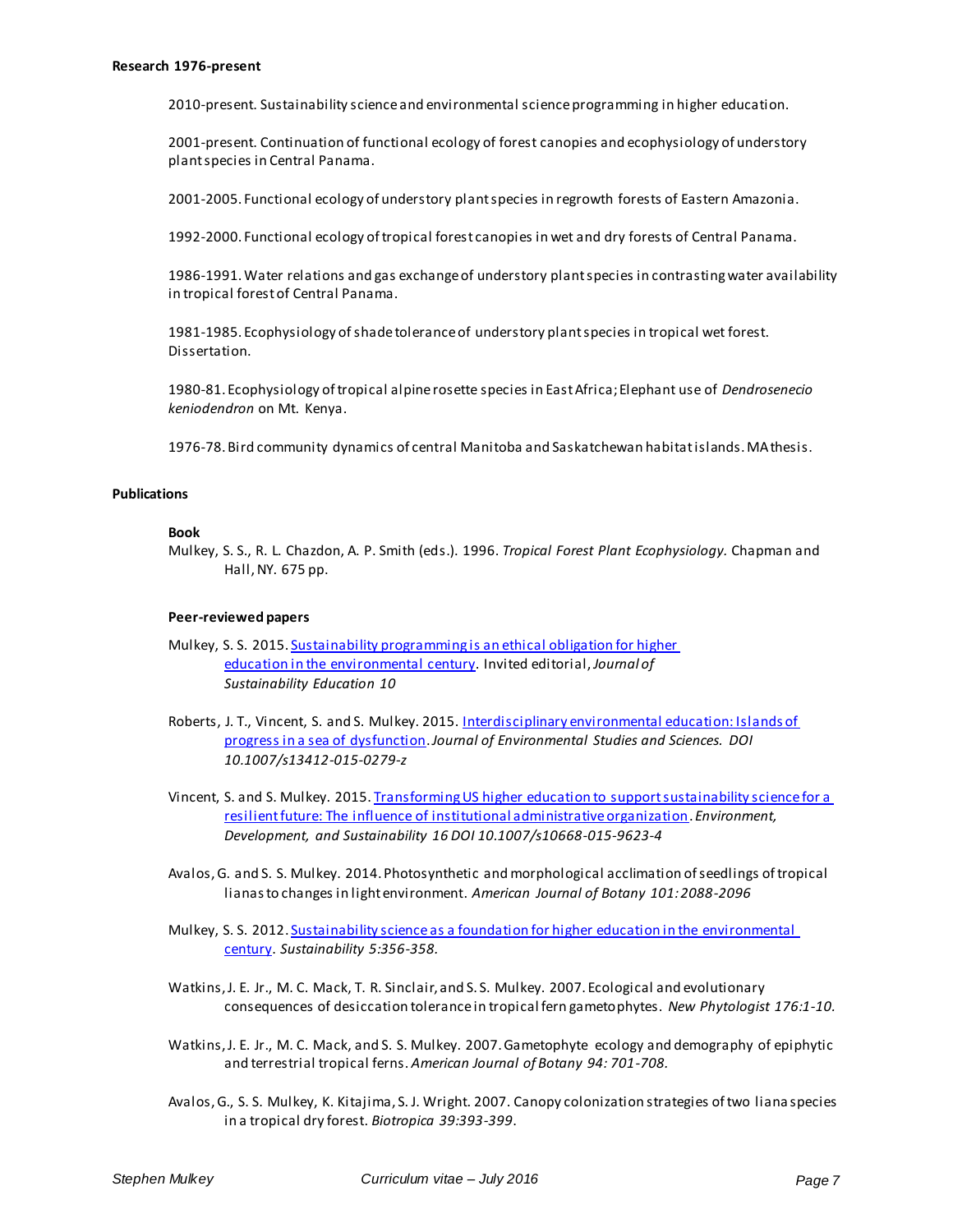- Santiago, L. S. and S. S. Mulkey. 2005. Leaf productivity along a precipitation gradient in lowland Panama: patterns from leaf to ecosystem. *Trees – Structure and Function 19:349-356.*
- Gamon, J. A., S. S. Mulkey, and K. Kitajima, L. Serrano, S. J. Wright. 2005. Diverse optical and photosynthetic properties in a neotropical forest during the dry season: implications for remote estimation of photosynthesis. *Biotropica 37:547-560.*
- Aragão, D. V., L. B. Fortini, S. S. Mulkey, D. J. Zarin, M. M. Araujo, and C. J. R. de Carvalho. 2005. The role of drought and reproduction in gas exchange in an understory tropical plant Miconia ciliata (Melastomataceae): correlation but no causation between leaf nitrogen and maximum assimilation. *American Journal of Botany 92:456-461.*
- Kitajima, K., S. S. Mulkey, and S. J. Wright. 2005. Variation in crown light utilization characteristics among tropical canopy trees. *Annals of Botany 95: 1-13.*
- Santiago, L. S., S. S. Mulkey. 2003. A test of gas exchange measurements on excised canopy branches of ten tropical tree species. *Photosynthetica 41:343-347.*
- Fortini, L., S. S. Mulkey, D. J. Zarin, S. S. Vasconcelos, and C. J. R. de Carvalho. 2003. Drought constraints on leaf gas exchange by Miconia ciliata (Melastomataceae) in the understory of an Eastern Amazonian regrowth forest stand. *American Journal of Botany 90:1064-1070.*
- Graham, E. A., S. S. Mulkey, S. J. Wright, K. Kitajima, and N. G. Phillips. 2003. Cloud cover limits productivity in a tropical rain forest tree during La Niña. *Proceedings of the National Academy of Science (USA) 100: 572-576.*
- Kitajima, K., S. S. Mulkey, M. Samaniego, and S. J. Wright. 2002. Decline of photosynthetic capacity with leaf age and position in two tropical pioneer tree species. *American Journal of Botany 89: 1925- 1932.*
- Newell, E., S. S. Mulkey, and S. J. Wright. 2002. Seasonal patterns of carbohydrate storage in four tropical tree species. *Oecologia 131:333-342.*
- Terwilliger V. J., K. Kitajima, D. J. Le Roux-Swarthout, S. S. Mulkey, and S. J. Wright. 2002. Influences of heterotrophic and autotrophic resource use on carbon and hydrogen isotopic compositions of tropical tree leaves. *Isotopes in Environmental and Health Studies 38:133-160.*
- Terwilliger V. J., K. Kitajima, D. J. Le Roux-Swarthout, S. S. Mulkey, and S. J. Wright. 2001. Intrinsic wateruse efficiency and heterotrophic investment in tropical leaf growth of two Neotropical pioneer tree species as estimated from delta 13-C values. *New Phytologist 152:267-281.*
- Avalos, G. and S. S. Mulkey. 1999. Photosynthetic accl imation of the liana Stigmaphyllon lindenianum to light changes in a tropical dry forest canopy. *Oecologia 120:475-484.*
- Avalos, G. and S. S. Mulkey. 1999. Seasonal changes in liana cover in the upper canopy of a Neotropical dry forest. *Biotropica 31:186-192.*
- Avalos, G. S. S. Mulkey, and K. Kitajima. 1999. Optical properties of tree and liana foliage in the canopy of a tropical dry forest. *Biotropica 31:517-520.*
- Mulkey, S. S. 1999. *Physiological Ecology of Tropical Plants*, by Ulrich Lüttge. 384 pp*. Quarterly Review of Biology 74:78.*
- Stork, N. E., S. J. Wright, and S. S. Mulkey. 1997. Craning for a better view: The Canopy Crane Network. *Trends in Ecology and Evolution 12:418-419.*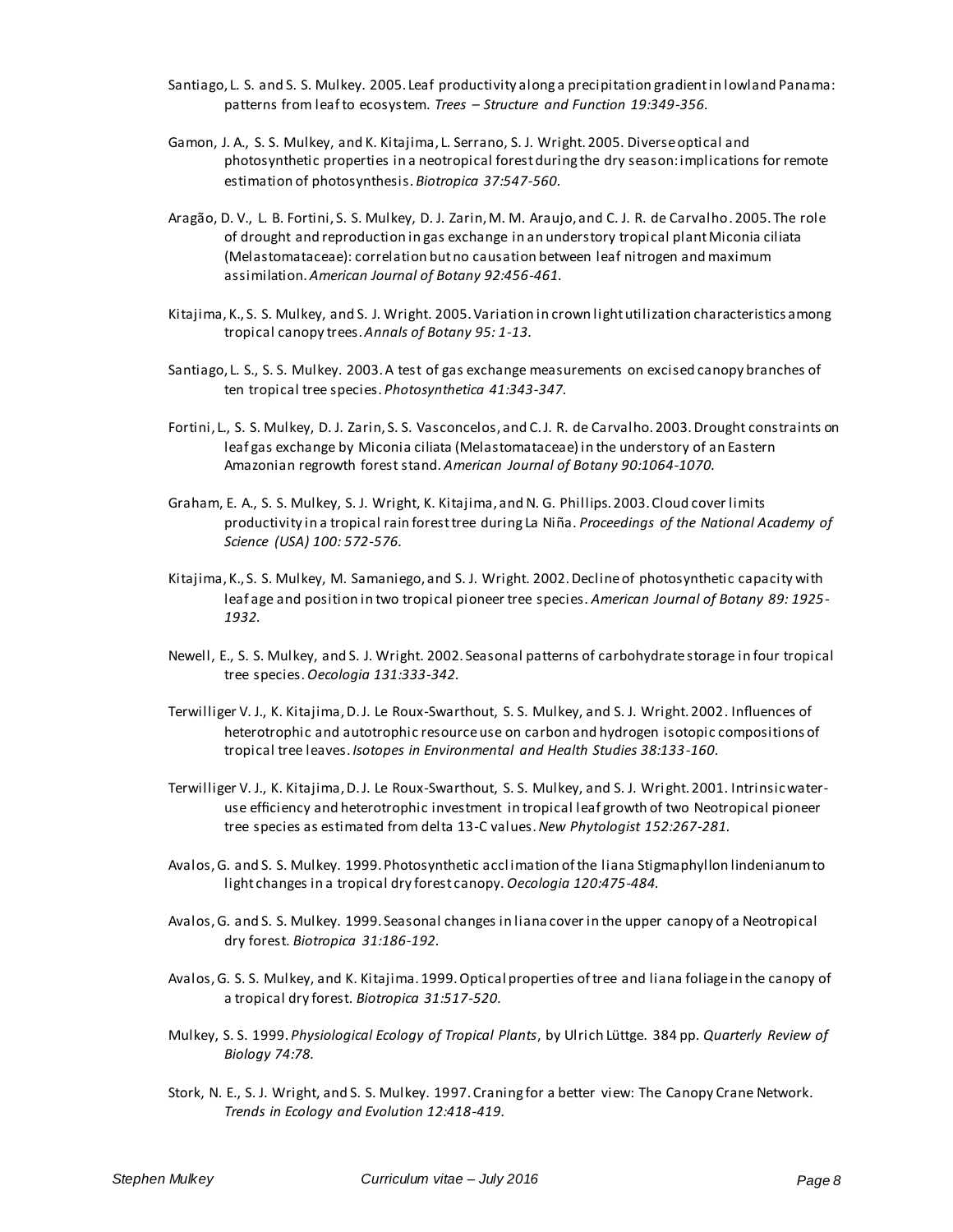- Kitajima, K., S. S. Mulkey, and S. J. Wright. 1997. Seasonal leaf phenotypes in the canopy of a tropical dry forest: photosynthetic characteristics and associated traits. *Oecologia 109:490-498.*
- Mulkey, S. S. 1997. *The Ecology of a Tropical Forest: Seasonal Rhythms and Long-Term Changes.* E. G. Leigh, Jr., A. S. Rand, D. M. Windsor (eds.). *Quarterly Review of Biology 72:488.*
- Kitajima, K., S. S. Mulkey, and S. J. Wright. 1997. Decline of photosynthetic capacity with leaf age and leaf longevities for five tropical canopy tree species. *American J. Botany 84:702-708.*
- Hunt, J. H., S. S. Mulkey, and S. J. Wright. 1996. Caste dimorphism in the wasp Epipona guerini (Hymenoptera: Vespidae; Polistinae, Epiponini): Further evidence for larval determination. *Journal Kansas Entomological Society 69:362-369.*
- Mulkey, S. S., K. Kitajima, and S. J. Wright. 1996. Plant physiological ecology of tropical forest canopies. *Trends in Ecology and Evolution 11:408-412.*
- Mulkey, S. S., S. J. Wright, and A. P. Smith. 1996. Influence of seasonal drought on the carbon balance of tropical forest plants. *In:* S. S. Mulkey, R. Chazdon, A. P. Smith (eds.) *Tropical Forest Plant Ecophysiology.* Chapman and Hall. NY.
- Mulkey, S. S., S. J. Wright, and K. Kitajima. 1995. Plant phenology and allocation in response to seasonal and vertical light gradients in the upper canopy of a tropical dry forest. *Selbyana 16:169-173.*
- Mulkey, S. S., S. J. Wright, and A. P. Smith. 1993. Comparative physiology and demography of three Neotropical forest shrubs: alternative shade-adaptive character syndromes. *Oecologia 96:526- 536.*
- Wright, S. J., J. L. Machado, S. S. Mulkey, and A. P. Smith. 1992. The water relations of understory shrubs (Psychotria Rubiaceae) in a tropical moist forest.*Oecologia 89:457-463.*
- Mulkey, S. S., A. P. Smith, S. J. Wright, J. L. Machado, and R. Dudley. 1992. Contrasting leaf phenotypes control seasonal variation in water loss in a tropical forest shrub. *Proceedings of the National Academy of Sciences (USA) 89:9084-9088.*
- Mulkey, S. S., and R. W. Pearcy. 1992. Interactions between acclimation and photoinhibition of photosynthesis of a tropical forest understory herb, *Alocasia macrorrhiza* (L.) G. Don, during simulated canopy gap formation. *Functional Ecology 6:719-729.*
- Mulkey, S. S., A. P. Smith, and S. J. Wright. 1991. Comparative life history and physiology of two understory Neotropical herbs. *Oecologia 88: 263-273.*
- Mulkey, S. S., S. J. Wright, and A. P. Smith. 1991. Drought acclimation of an understory shrub in a seasonally dry tropical forest. *American Journal of Botany 78:579-587.*
- Sternberg, L., S. S. Mulkey, and S. J. Wright. 1989. Oxygen isotope stratification in a tropical moist forest. *Oecologia 81:51-56.*
- Sternberg, L. and S. S. Mulkey, with S. J. Wright. 1989. Ecological interpretation of leaf carbon isotope ratios: Influence of respired carbon dioxide. *Ecology 70:1317- 1324.*
- Mulkey, S. S., A. P. Smith, and T. P. Young. 1984. Predation by elephants on *Senecio keniodendron*  (Compositae) in the alpine zone of Mount Kenya. *Biotropica 16:246-248.*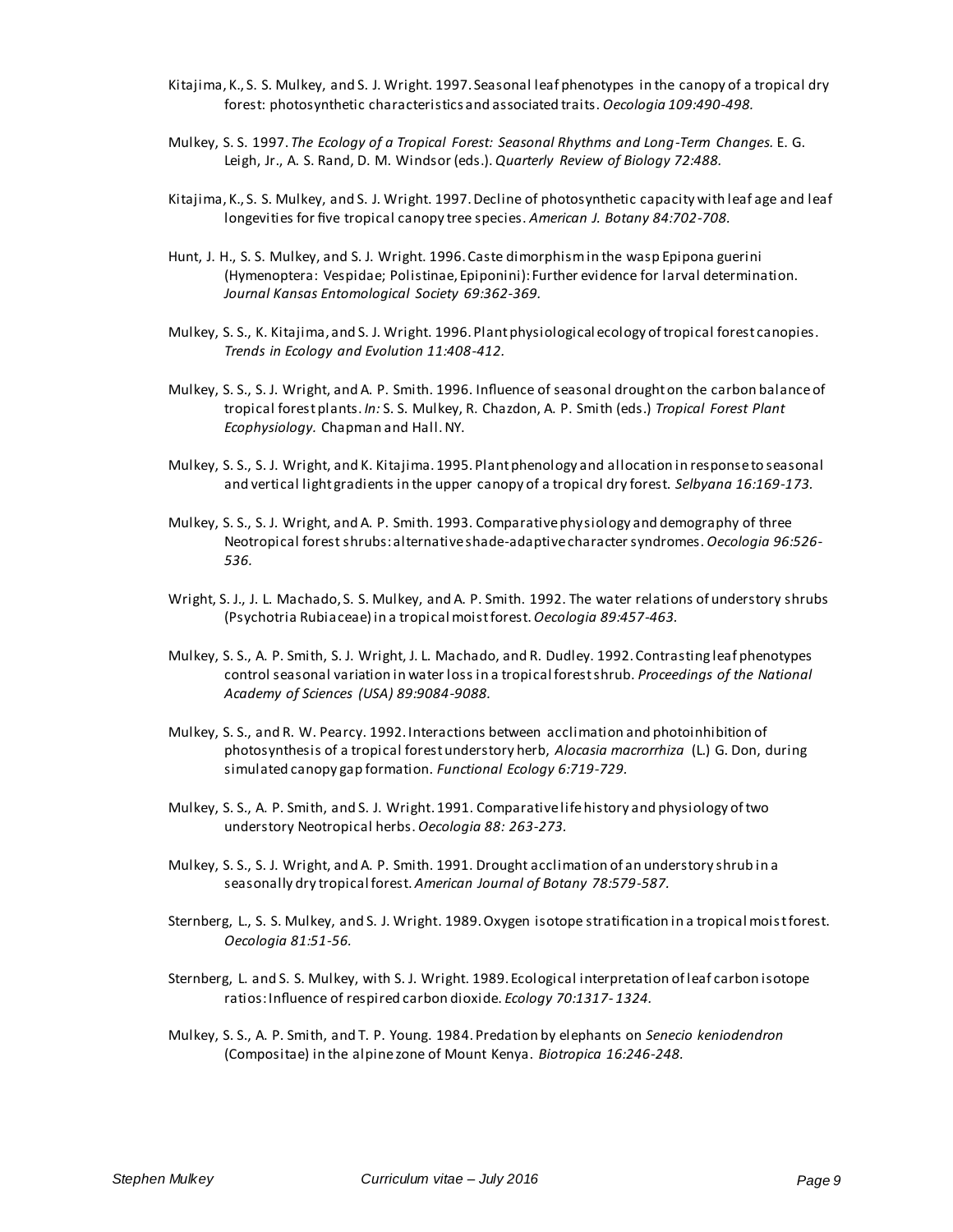#### **University of Idaho Service**

## **University and College**

Dean's University Wide Programs council, 2008-2011 Graduate Council, 2008-2011 Graduate Directors group, 2008-2011 Request for Innovation Provost's evaluation committee, December 2008-2009

## **University of Florida Service**

## **University and College**

University Faculty Senate 2007-2008 Ecology and Environment Committee, College of Liberal Arts and Sciences 2005-08 UF Water Institute Faculty Advisory Council 2005-2007 UF Florida Institute for Sustainable Energy Advisory Council 2005-2007 UF Sustainability Committee 2005-2007 UF/IFAS Sustainability Work Group 2006 Biology Degree Program Development 2003 Information Technology Advisor Committee 2001-2008 University Faculty Senate 1999-2001 Member Dean's Search Committee for Biological Sciences Coordinator 1998; 2002 Search Committee for Dean of Research - UF Liberal Arts and Sciences, 1998 Member University Center for Excellence in Teaching (UCET), 1997-2009

### **Department Committees**

Space, 2003-2006 Computing, 1997-2008, Chair 1997-2004 Plant Physiology Search, spring and fall 1998 Greenhouse, 2003-2005 Botany Curriculum, 2000-2001 Botany Departmental Budget, Chair 1998 Graduate, 1998-1999

## **Professional Societies and Professional Service (partial)**

Association for the Advancement of Sustainability in Higher Education board 2014 Natural Resources Council of Maine 2012-2015 American Geophysical Union, joined 2006 Association for Tropical Biology and Conservation, Joined 1986 Botanical Society of America, Joined 1985 Ecological Society of America, Joined 1976 Founding Member International Canopy Crane Network 1997 Co-organizer (with S. J. Wright) Tropical Forest Canopy Symposium, March 1997 Panel Member NSF Ecological and Evolutionary Physiology. 1996-1997 Panel Member, NSF-DOE joint program Terrestrial Ecology & Global Change 1997 NSF FIRST committee 1998-2000 Member National Scientific Advisory Board Wind River Canopy Crane, USFS, 1995-98 Electronic Editor for Association for Tropical Biology web pages and electronic publications through 2002. Electronic Editor for International Center for Tropical Ecology 1994-1996 Reviewer for grants to NSF and USDA competitive grants programs, 1998-2010 Reviewer (1998-2010): *Biotropica, Oecologia, Ecology, Forest Science, J. Ecol., Funct. Ecol. International J. Plant Science, Tree Physiology, Science* NSF IGERT panelist, June 2008